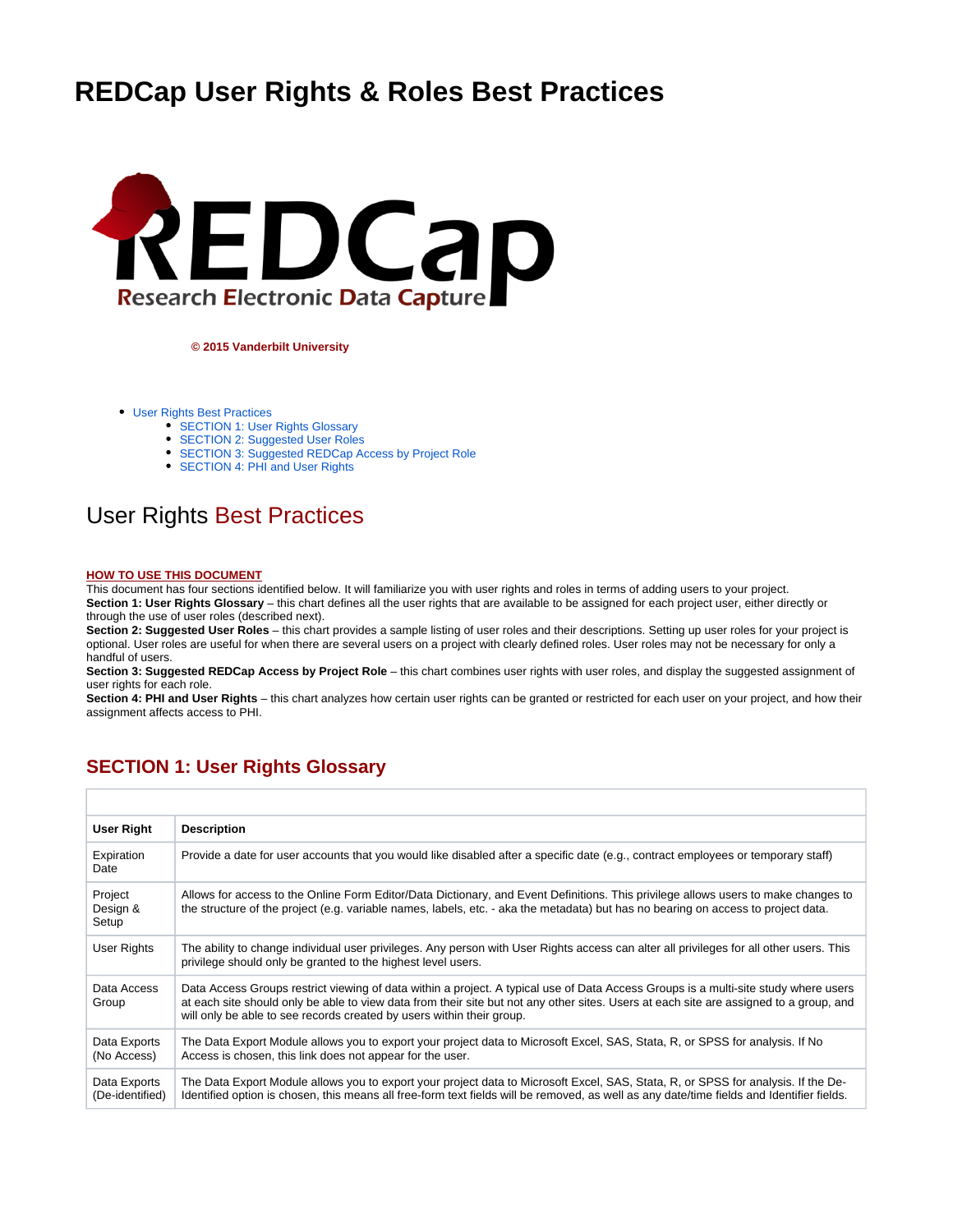| Data Exports<br>(Remove all<br>tagged<br>Identifer<br>fields) | The Data Export Module allows you to export your project data to Microsoft Excel, SAS, Stata, R, or SPSS for analysis. If the<br>Remove all tagged Identifier fields option is chosen, this means, the user would not have the option to export any data that have<br>been marked as an identifier by the project designers.                                                                                                                                                                                                                                                  |
|---------------------------------------------------------------|-------------------------------------------------------------------------------------------------------------------------------------------------------------------------------------------------------------------------------------------------------------------------------------------------------------------------------------------------------------------------------------------------------------------------------------------------------------------------------------------------------------------------------------------------------------------------------|
| Data Export<br>Tool (Full<br>Data Set)                        | The Data Export Module allows you to easily export your project data to Microsoft Excel, SAS, Stata, R, or SPSS for analysis. If<br>full data set option were chosen, the user would have access to all data collected, including indentifiers.                                                                                                                                                                                                                                                                                                                               |
| Add/Edit<br>Reports                                           | The Report Builder module builds and saves custom reports, which will query the project in real time and display the resulting data<br>in a table format.                                                                                                                                                                                                                                                                                                                                                                                                                     |
| Stats & Charts                                                | This module is designed to assist in data cleaning and evaluation. The Plots tab displays graphical representations for all<br>numerical and categorical variables and provides links for cleaning notable data (missing, highest, lowest values). The Descriptive<br>Stats tab displays descriptive statistics for all variables. This includes the number missing values for all questions, and for any<br>questions with numerical answers, it displays minimum and maximum values, mean, median, standard deviation (StDev), and first<br>and third quartiles (Q1, Q3).   |
| Calendar                                                      | The Calendar module was designed to track events for the project. When used in a longitudinal design, the calendar is used in<br>conjunction with the scheduling module to link records, events, and data entry forms. The Calendar application also can be used<br>as a project calendar to help organize your schedule and keep track of any upcoming events. It will allow you to add or modify<br>calendar events.                                                                                                                                                        |
| Data Import<br>Tool                                           | The Data Import module may be used for importing data into a project from a CSV (comma delimited) file.                                                                                                                                                                                                                                                                                                                                                                                                                                                                       |
| Data<br>Comparison<br>Tool                                    | Necessary only if double-data entry is enabled; allows for the comparison of data entered between 2 users. Is also used to<br>compare any 2 records.                                                                                                                                                                                                                                                                                                                                                                                                                          |
| Logging                                                       | This module lists all changes made to the project, including data exports, data changes, and the creation or deletion of users. For<br>security purposes, this feature should be restricted to the highest level users.                                                                                                                                                                                                                                                                                                                                                       |
| File<br>Repository                                            | The File Repository is used for storing and retrieving files and documents used for the project. You may upload files to save for<br>retrieval later, or you may download previously uploaded files.                                                                                                                                                                                                                                                                                                                                                                          |
| Data Quality<br>(Create and<br>Edit Rules)                    | The Data Quality module allows users to view potentially problematic data to assist in data cleaning. You may create your own<br>data quality rules or edit, delete, or reorder the rules you have already created.                                                                                                                                                                                                                                                                                                                                                           |
| Data Quality<br>(Execute<br>Rules)                            | This module will allow you execute data quality rules upon your project data to check for discrepancies in your data. To find<br>discrepancies for a given rule, simply click the Execute button next to it, or click the Execute All Rules button to fire all the rules at<br>once. It will provide you with a total number of discrepancies found for each rule and will allow you to view the details of those<br>discrepancies by clicking the View link next to each.                                                                                                    |
| Create<br>Records                                             | Users with the ability to create records can create a new "Study ID" on the first data entry form by entering a new record name into<br>the text field. If users do not have this privilege, they will not see the text field on that page and will only be able to access and edit<br>existing records.                                                                                                                                                                                                                                                                      |
| Rename<br>Records                                             | Renaming a record means that you are changing its "Study ID" to another value. Users with this user privilege will see an editable<br>text field at the top of the first data entry form after selecting a record. That text field will contain the current record name, and by<br>changing its value and saving the form, that record will now be changed to the new value that was designated. If a user attempts<br>to rename a record to a value that already exists, they will be prevented from doing so.                                                               |
| Delete<br>Records                                             | Users with the ability to delete records have the ability to permanently delete all data for a given record. This is done by clicking<br>the Delete Record button at the bottom of any data entry form after selecting a record. For databases with multiple events<br>(databases that are longitudinal), this action will delete all data for all events across all arms. Once performed, there is no way to<br>retrieve the data that was deleted. It is recommended that only the highest level users be given this user privilege since it causes<br>permanent data loss. |
| Record<br>Locking<br>Customization                            | Only users with 'Record Locking' privileges can lock and unlock records for a specific form. Once a form is locked for a record, the<br>form will display (for all users) the time it was locked and the user who locked it, and all fields on the form will be disabled/read-<br>only until someone with Lock/Unlock privileges unlocks the form. Access to this module will allow the user to optionally include<br>custom text when the record is locked for each form.                                                                                                    |
| Lock/Unlock<br>Records<br>(disabled)                          | The user will not have the lock/unlock functionality available to them.                                                                                                                                                                                                                                                                                                                                                                                                                                                                                                       |
| Lock/Unlock<br>Records<br>(locking<br>/unlocking)             | The user will be able to lock a record and all fields will be read-only until someone with lock/unlock privileges unlocks the form.                                                                                                                                                                                                                                                                                                                                                                                                                                           |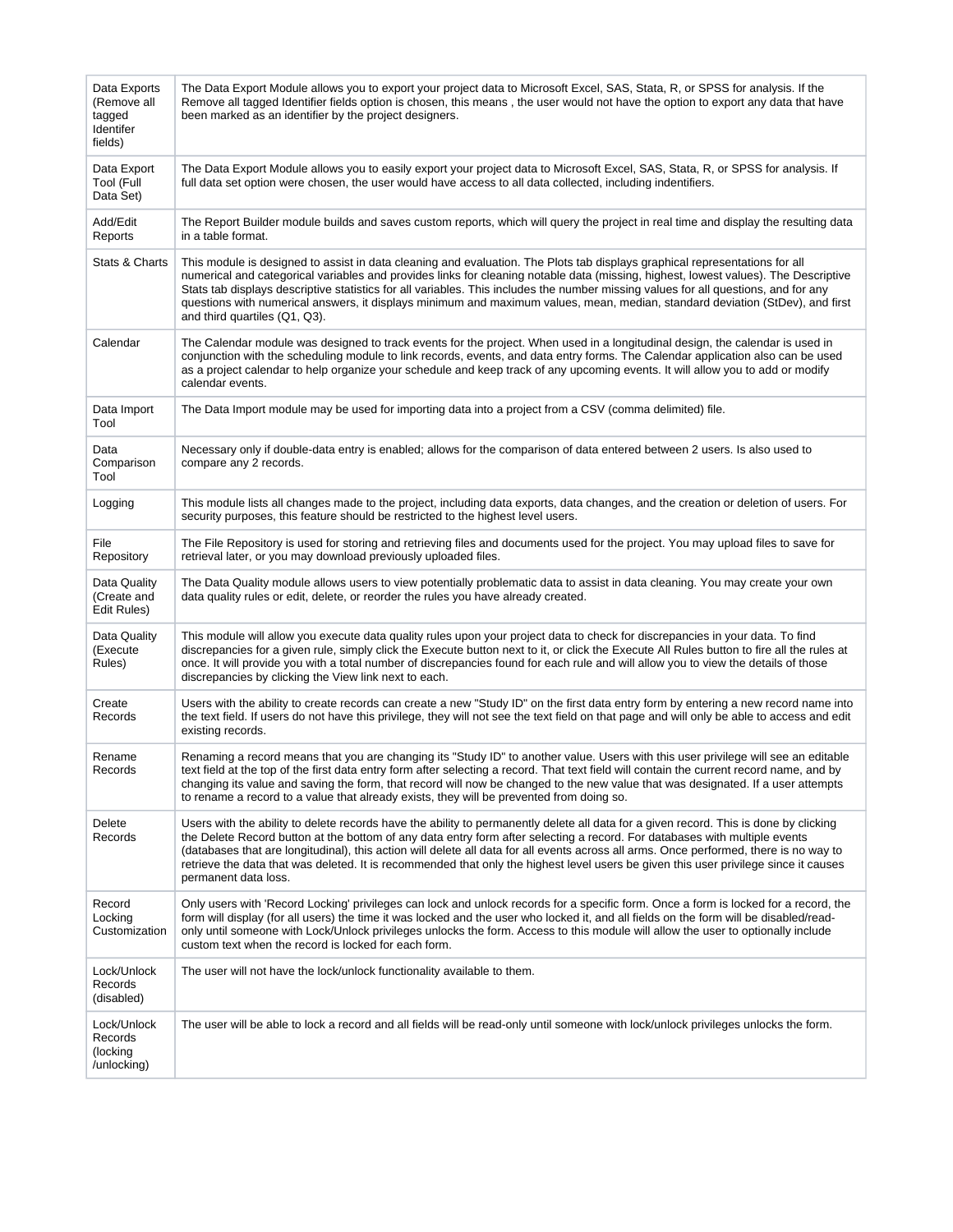| Lock/Unlock<br>Records<br>(locking<br>/unlocking<br>with e-<br>signature<br>authority) | The user will be able to lock a record and all fields will be read-only until someone with lock/unlock privileges unlocks the form. E-<br>signatures are an extension of the record locking/unlocking functionality. Once a data entry form has been locked for a given<br>record in the database, a person with e-signature privileges may then apply an e-signature to that form, if they wish. |
|----------------------------------------------------------------------------------------|---------------------------------------------------------------------------------------------------------------------------------------------------------------------------------------------------------------------------------------------------------------------------------------------------------------------------------------------------------------------------------------------------|
| Allow Locking<br>on all forms                                                          | Allow locking for all forms at once for a given record.                                                                                                                                                                                                                                                                                                                                           |
| Data Viewing<br>Rights (No<br>Access)                                                  | The user will not have the ability to view or edit data on a web page in REDCap (e.g., data entry forms). However, they will still be<br>able to view the data on data imports and exports.                                                                                                                                                                                                       |
| Data Viewing<br><b>Rights (Read</b><br>Only)                                           | The user will have the ability to view but not edit data on a web page in REDCap (e.g., data entry forms). However, they will still be<br>able to view the data on data imports and exports.                                                                                                                                                                                                      |
| Data Viewing<br><b>Rights (View</b><br>& Edit)                                         | The user will have the ability to view and edit data on a web page in REDCap (e.g., data entry forms). And they are able to view<br>the data on data imports and exports.                                                                                                                                                                                                                         |
| Editing<br>Survey<br>Responses                                                         | Users with the ability to edit survey responses can alter existing survey data, entered directly by a participant. It is recommended<br>that only the highest level users be given this user privilege.                                                                                                                                                                                           |

## <span id="page-2-0"></span>**SECTION 2: Suggested User Roles**

|                            | (Roles should be created based on the need and the personnel involved in the project.)                                                 |  |  |  |  |  |
|----------------------------|----------------------------------------------------------------------------------------------------------------------------------------|--|--|--|--|--|
| User Role                  | <b>Description</b>                                                                                                                     |  |  |  |  |  |
| Principal<br>Investigator  | Primary individual in charge of and responsible for the proper conduct of a research project, regardless of funding source.            |  |  |  |  |  |
| Administrator              | Person responsible for assisting the PI in assuring all regulatory issues are addressed and that research standards are<br>adhered to. |  |  |  |  |  |
| <b>Project Coordinator</b> | Person responsible for the day-to-day management of the research project to include subject enrollment and data collection.            |  |  |  |  |  |
| Data Coordinator           | Person responsible for the development of REDCap data instruments and the overall management of the project data.                      |  |  |  |  |  |
| Statistician               | Person responsible for the development of the study design and the review and analysis of collected data.                              |  |  |  |  |  |
| <b>Project Staff</b>       | Assists other staff as appropriate.                                                                                                    |  |  |  |  |  |
| Read Only                  | Assists other staff as appropriate with limited, read-only access.                                                                     |  |  |  |  |  |
| Data Entry                 | Assists with the creation of records and data entry only.                                                                              |  |  |  |  |  |

# <span id="page-2-1"></span>**SECTION 3: Suggested REDCap Access by Project Role**

| <b>Suggested REDCap Access by Project Role</b> |                                                     |                           |                   |                        |                     |                             |       |              |               |
|------------------------------------------------|-----------------------------------------------------|---------------------------|-------------------|------------------------|---------------------|-----------------------------|-------|--------------|---------------|
|                                                | (See Glossary of Terms and Role Descriptions above) |                           |                   |                        |                     |                             |       |              |               |
| <b>REDCap Project Role</b>                     |                                                     | Principal<br>Investigator | Administrat<br>or | Project<br>Coordinator | Data<br>Coordinator | <b>Statistician Project</b> | Staff | Read<br>Only | Data<br>Entry |
| <b>Project Design and Setup</b>                |                                                     |                           |                   |                        |                     |                             |       |              |               |
| <b>User Rights</b>                             |                                                     |                           |                   |                        |                     |                             |       |              |               |
| Data Access Group (if applicable)              |                                                     |                           |                   |                        |                     |                             |       |              |               |
|                                                | <b>No Access</b>                                    |                           |                   |                        |                     |                             |       |              |               |
| Data Export                                    | <b>De-Identified</b>                                |                           |                   |                        |                     |                             |       |              |               |
| Tool (select one)                              | <b>Remove Identifiers</b>                           |                           |                   |                        |                     |                             |       |              |               |
|                                                | <b>Full Data Set</b>                                |                           |                   |                        |                     |                             |       |              |               |
| <b>Add / Edit Reports</b>                      |                                                     |                           |                   |                        |                     |                             |       |              |               |
| <b>Stats &amp; Charts</b>                      |                                                     |                           |                   |                        |                     |                             |       |              |               |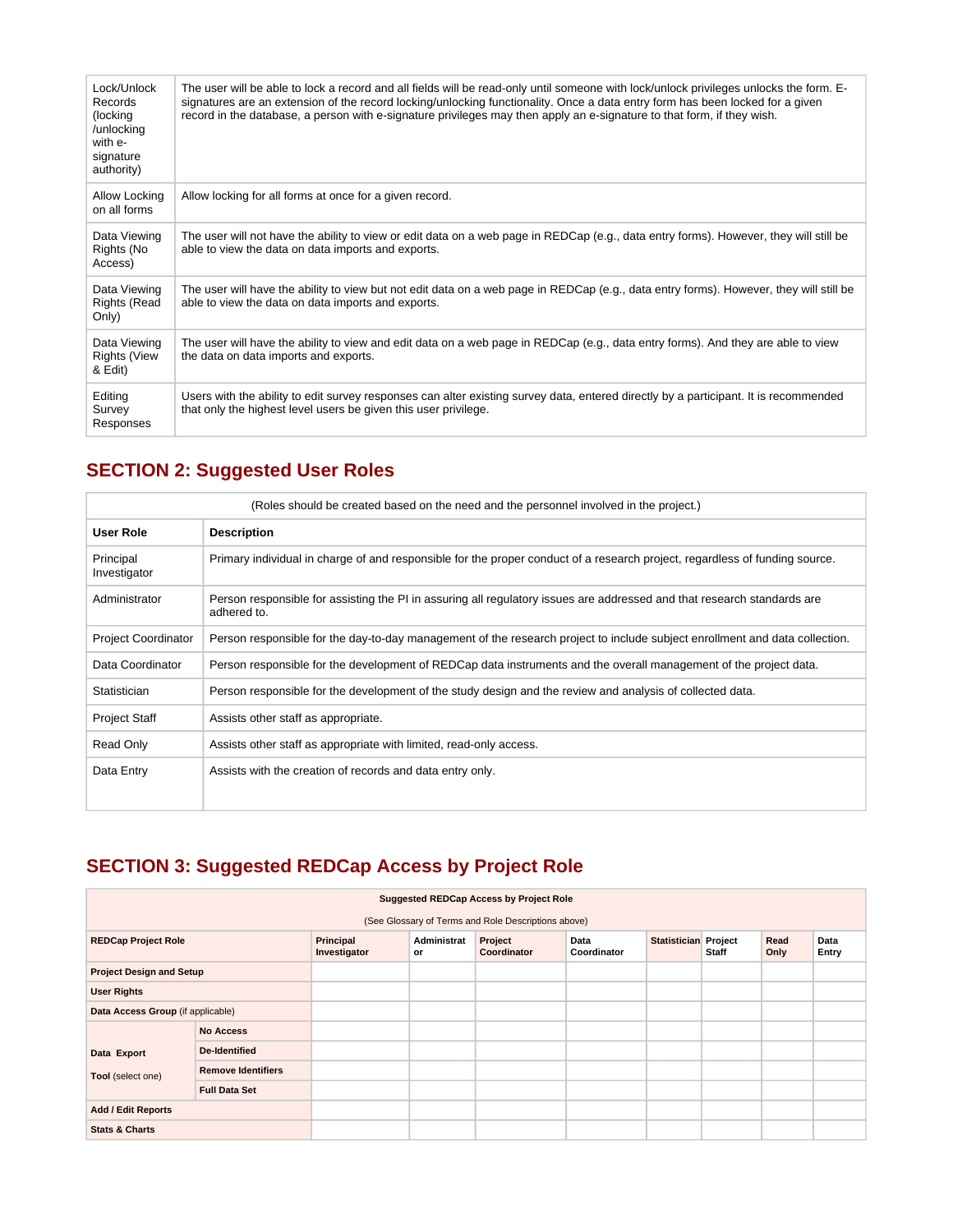| Calendar                                       |  |  |  |  |  |
|------------------------------------------------|--|--|--|--|--|
|                                                |  |  |  |  |  |
|                                                |  |  |  |  |  |
|                                                |  |  |  |  |  |
|                                                |  |  |  |  |  |
| <b>Create &amp; Edit Rules</b>                 |  |  |  |  |  |
| <b>Execute Rules</b>                           |  |  |  |  |  |
|                                                |  |  |  |  |  |
|                                                |  |  |  |  |  |
|                                                |  |  |  |  |  |
| <b>Record Locking Customization</b>            |  |  |  |  |  |
| <b>Disabled</b>                                |  |  |  |  |  |
| <b>Locking / Unlocking</b>                     |  |  |  |  |  |
| Lock/ Unlockwith E-<br>sign                    |  |  |  |  |  |
| Allow locking of all forms at once for a given |  |  |  |  |  |
| <b>No Access</b>                               |  |  |  |  |  |
| <b>Read Only</b>                               |  |  |  |  |  |
| <b>View &amp; Edit</b>                         |  |  |  |  |  |
| <b>Edit Survey Responses</b>                   |  |  |  |  |  |
| Manage Survey Participants (for surveys only)  |  |  |  |  |  |
| Export                                         |  |  |  |  |  |
| Import                                         |  |  |  |  |  |
|                                                |  |  |  |  |  |

### <span id="page-3-0"></span>**SECTION 4: PHI and User Rights**

This chart analyzes how certain user rights can be granted or restricted for each user, and how their assignment affects access to PHI.

- The User Right column names the right.
- The Access column explains what the right entails.
- The Notes column lists any helpful tips or warnings.
- The PHI column explains if PHI data is accessed.

| U<br>s<br>er<br>R<br>ig<br>ht                             | Access                                                                                                                                | <b>Notes</b>                                                                                                                                                                                        | <b>Potential to Access Protected</b><br>Health Info (PHI)?                                               |
|-----------------------------------------------------------|---------------------------------------------------------------------------------------------------------------------------------------|-----------------------------------------------------------------------------------------------------------------------------------------------------------------------------------------------------|----------------------------------------------------------------------------------------------------------|
| D<br>at<br>a<br>Vi<br>e<br>WI<br>n<br>g<br>Ri<br>g<br>hts | Grants user "No Access", "Read Only",<br>"View&Edit", "Edit Survey Responses" rights to the<br>project's data collection instruments. | WARNING: The data Viewing rights only pertain to a user's ability to<br>view or edit data on the web page. It has NO effect on what data is<br>included in data exports or downloaded to a device*. | YES. If access to a form with<br>PHI is "Read Only" or<br>"View&Edit", user will be able to<br>view PHI. |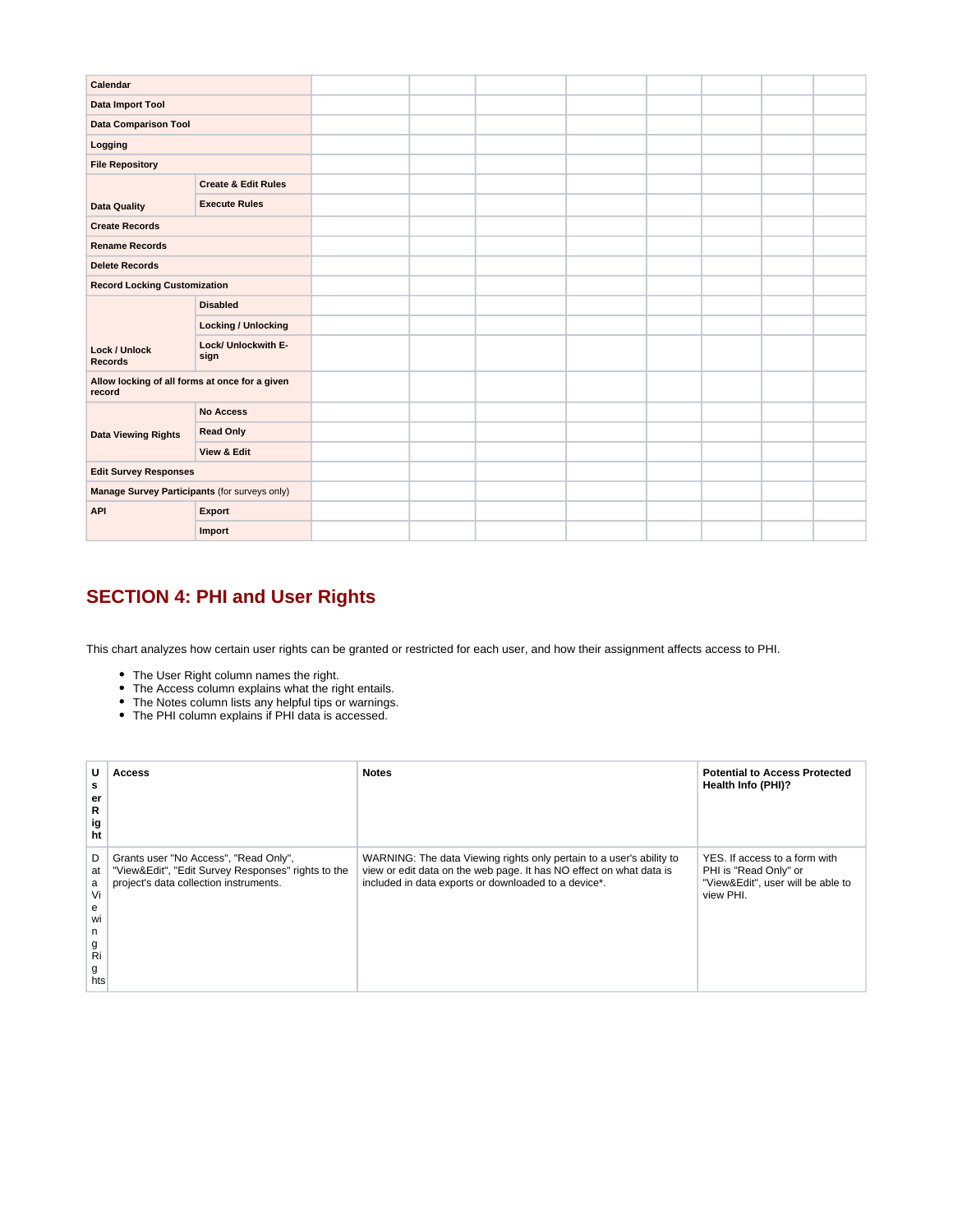| M<br>a<br>n<br>a<br>g<br>e<br>S<br>ur<br>٧<br>е<br>у<br>P<br>ar<br>ti<br>ci<br>р<br>a<br>nts | Grants user access to manage the public survey<br>URLs, participant contact lists, and survey<br>invitation log.                                                                                                                                                                                                                                                                                                                |                                                                                                                                                                                                                                                                                                                    | YES. Email addresses (PHI)<br>may be listed for the participant<br>contact lists and invitation logs.<br>Emails can be downloaded to a<br>device.                                                                                                                                       |
|----------------------------------------------------------------------------------------------|---------------------------------------------------------------------------------------------------------------------------------------------------------------------------------------------------------------------------------------------------------------------------------------------------------------------------------------------------------------------------------------------------------------------------------|--------------------------------------------------------------------------------------------------------------------------------------------------------------------------------------------------------------------------------------------------------------------------------------------------------------------|-----------------------------------------------------------------------------------------------------------------------------------------------------------------------------------------------------------------------------------------------------------------------------------------|
| C<br>al<br>e<br>n<br>d<br>ar                                                                 | Grants user access to track study progress and<br>allows user to update calendar events, such as<br>mark milestones, enter ad hoc meetings.                                                                                                                                                                                                                                                                                     | In combination with the scheduling module the calendar tool can be<br>used to add, view and update project records which are due for<br>manipulation.                                                                                                                                                              | YES. PHI can be entered and<br>viewed in the "notes" field. Data<br>entered can be printed to PDF<br>and downloaded to a device.                                                                                                                                                        |
| D<br>at<br>a<br>Ε<br>x<br>р<br>or<br>t<br>Τ<br>o<br>ol                                       | Grants user "No Access", "De-identified Only" and<br>"Full Data Set" access to export all or selected<br>data fields to one of the 5 default programs in<br>REDCap (SAS, SPSS, R, Stata, Excel). Default<br>Access: De-Identified; De-identified access shifts<br>all dates even if they are not marked as identifiers.<br>Non-validated text fields and note fields (free text)<br>are also automatically removed from export. | WARNING: The de-identified option is contingent upon correctly<br>flagging identifiers in each field. It is advised to mark all PHI fields as<br>identifiers and restrict export access to "de-identified".                                                                                                        | YES. PHI can be exported and<br>downloaded to a device.<br>Exporting data is NOT linked to<br>Data Viewing Rights. User with<br>Full Export Rights can export<br>ALL data from all data collection<br>instruments. Please see "Data<br>Export Tool" FAQ for additional<br>info.         |
| D<br>at<br>a<br>ı<br>m<br>p<br>or<br>t<br>Т<br>o<br>ol                                       | Grants user access to download and modify<br>import templates for uploading data directly into<br>the project bypassing data entry forms.                                                                                                                                                                                                                                                                                       | WARNING: This will give the user the capability to overwrite existing<br>data. Blank cells in the data import spreadsheet do not overwrite<br>fields with data.                                                                                                                                                    |                                                                                                                                                                                                                                                                                         |
| D<br>at<br>a<br>C<br>o<br>m<br>p<br>ar<br>is<br>$\mathsf{o}$<br>n<br>Τ<br>o<br>ol            | Grants user access to see two selected records<br>side by side for comparison.                                                                                                                                                                                                                                                                                                                                                  | Extremely helpful when using double data entry.                                                                                                                                                                                                                                                                    | YES. PHI can be viewed. Data<br>can be printed and downloaded<br>to a device. ALL data<br>discrepancies for all fields in<br>project are displayed and can be<br>downloaded to user with access<br>to this module - NOT linked to<br>Data Viewing Rights or Data<br>Export Tool Rights. |
| L<br>$\mathsf{o}$<br>g<br>gi<br>ng                                                           | Grants user access to view log of all occurrences<br>of data exports, design changes, record creation,<br>updating & deletion, user creation, record locking,<br>and page views. This is the audit trail for the<br>project.                                                                                                                                                                                                    | Useful for audit capability.                                                                                                                                                                                                                                                                                       | YES. ALL data entered, modified<br>and changed is listed in module,<br>can be viewed and downloaded<br>to a device.                                                                                                                                                                     |
| Fi<br>le<br>R<br>e<br>p<br>$\mathsf{o}$<br>si<br>to<br>ry                                    | Grants user access to upload, view, and retrieve<br>project files and documents (ex: protocols,<br>instructions, announcements). In addition, it stores<br>all data and syntax files when data is exported<br>using the Data Export Tool.                                                                                                                                                                                       | WARNING: While users with restricted data export rights will not be<br>able to access saved identified exports, they will be able to view any<br>other sensitive information stored in the file repository such as photos<br>or scanned documents. Limit this privilege to those who should have<br>access to PHI. | YES. Depending on Data Export<br>Tool rights, PHI can be<br>downloaded to a device.                                                                                                                                                                                                     |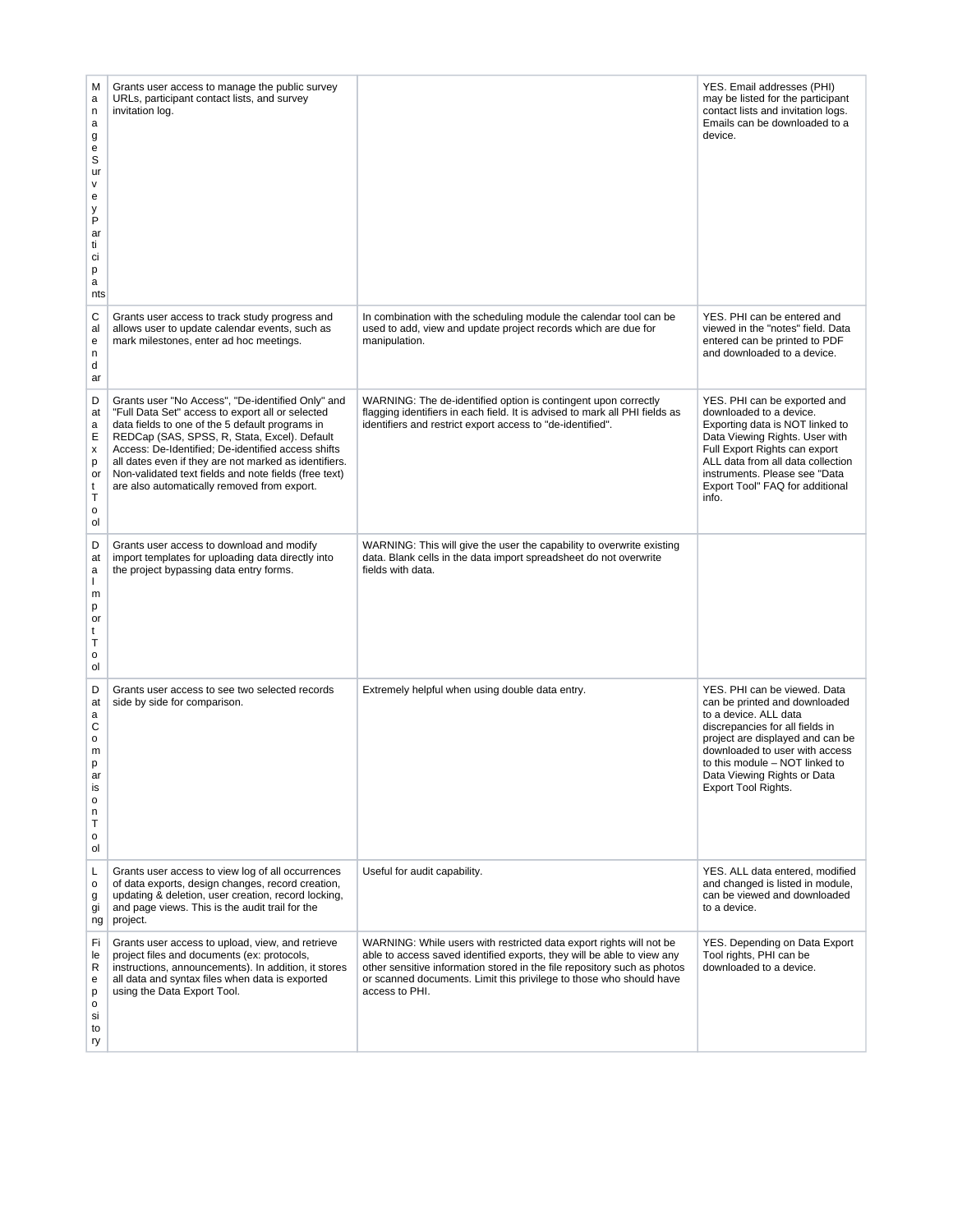| U<br>$\mathbf s$<br>er<br>Ri<br>g<br>hts                                        | Grants user access to change the rights and<br>privileges of all users on a particular project,<br>including themselves.                                                                                                                                                                                              | WARNING: Granting User Rights privileges gives the user the ability<br>to control other users' project access. This user should be very trusted<br>and knowledgeable about the project and REDCap. Giving user rights<br>to team members should be a carefully thought out decision. The<br>consequences of poor user rights assignments could be damaging to<br>both the security and integrity of your project. For instance, giving<br>record deletion or project design rights to an unqualified person could<br>result in data loss or database integrity issues. | YES. User can change own User<br>Rights and grant access to any<br>module where PHI can be<br>viewed or downloaded to a<br>device. |
|---------------------------------------------------------------------------------|-----------------------------------------------------------------------------------------------------------------------------------------------------------------------------------------------------------------------------------------------------------------------------------------------------------------------|------------------------------------------------------------------------------------------------------------------------------------------------------------------------------------------------------------------------------------------------------------------------------------------------------------------------------------------------------------------------------------------------------------------------------------------------------------------------------------------------------------------------------------------------------------------------|------------------------------------------------------------------------------------------------------------------------------------|
| D<br>at<br>a<br>Α<br>CC<br>e<br>SS<br>G<br>ro<br>u<br>ps                        | Grants user access to create and add users to<br>data access groups. User should not assign their<br>self to a data access group or they will lose their<br>access to update other users to data access<br>groups. Therefore, user with this privilege should<br>be able to see all project data regardless of group. | For multisite studies this allows the ability to place barriers between<br>sites' data (i.e. group A cannot see, export, or edit group B's data).                                                                                                                                                                                                                                                                                                                                                                                                                      |                                                                                                                                    |
| G<br>ra<br>p<br>hi<br>C<br>al<br>D<br>at<br>a<br>Vi<br>е<br>W<br>&<br>St<br>ats | Grants user access to view simple statistics on<br>each field in the project in real time. If user does<br>not have access to a data collection instrument,<br>that instrument will not be listed on the page.                                                                                                        | Outliers can be identified and clicked on which will take you<br>immediately to the record, form and field of the individual with the<br>outlier data.                                                                                                                                                                                                                                                                                                                                                                                                                 | YES. Depending on Data<br>Viewing Rights, PHI can be<br>viewed.                                                                    |
| D<br>at<br>a<br>Q<br>u<br>al<br>ity                                             | Grants user access to find data discrepancies or<br>errors in project data by allowing user to create &<br>edit rules; and execute data quality rules. If user<br>does not have access to a data collection<br>instrument that the query is referencing, access<br>will be denied for query results.                  |                                                                                                                                                                                                                                                                                                                                                                                                                                                                                                                                                                        | YES. Depending on Data<br>Viewing Rights, PHI can be<br>viewed.                                                                    |
| R<br>e<br>p<br>or<br>ts<br>&<br>R<br>e<br>р<br>or<br>t<br>B<br>ui<br>ld<br>er   | Grants user access to build simple queries within<br>the project. If user does not have access to a data<br>collection instrument that the report is pulling data<br>from, access will be denied for report.                                                                                                          | For complex querying of data, best results are acquired by exporting<br>data to a statistical package.                                                                                                                                                                                                                                                                                                                                                                                                                                                                 | YES. Depending on Data<br>Viewing Rights, PHI can be<br>viewed.                                                                    |
| P<br>ro<br>je<br>ct<br>D<br>е<br>si<br>g<br>n<br>a<br>n<br>d<br>S<br>et<br>up   | Grants user access to add, update or delete any<br>forms within the project. Also allows user to enable<br>and disable project features and modules.                                                                                                                                                                  | This should be allocated only to trained study members and should be<br>limited to a very few number of users per study.                                                                                                                                                                                                                                                                                                                                                                                                                                               |                                                                                                                                    |